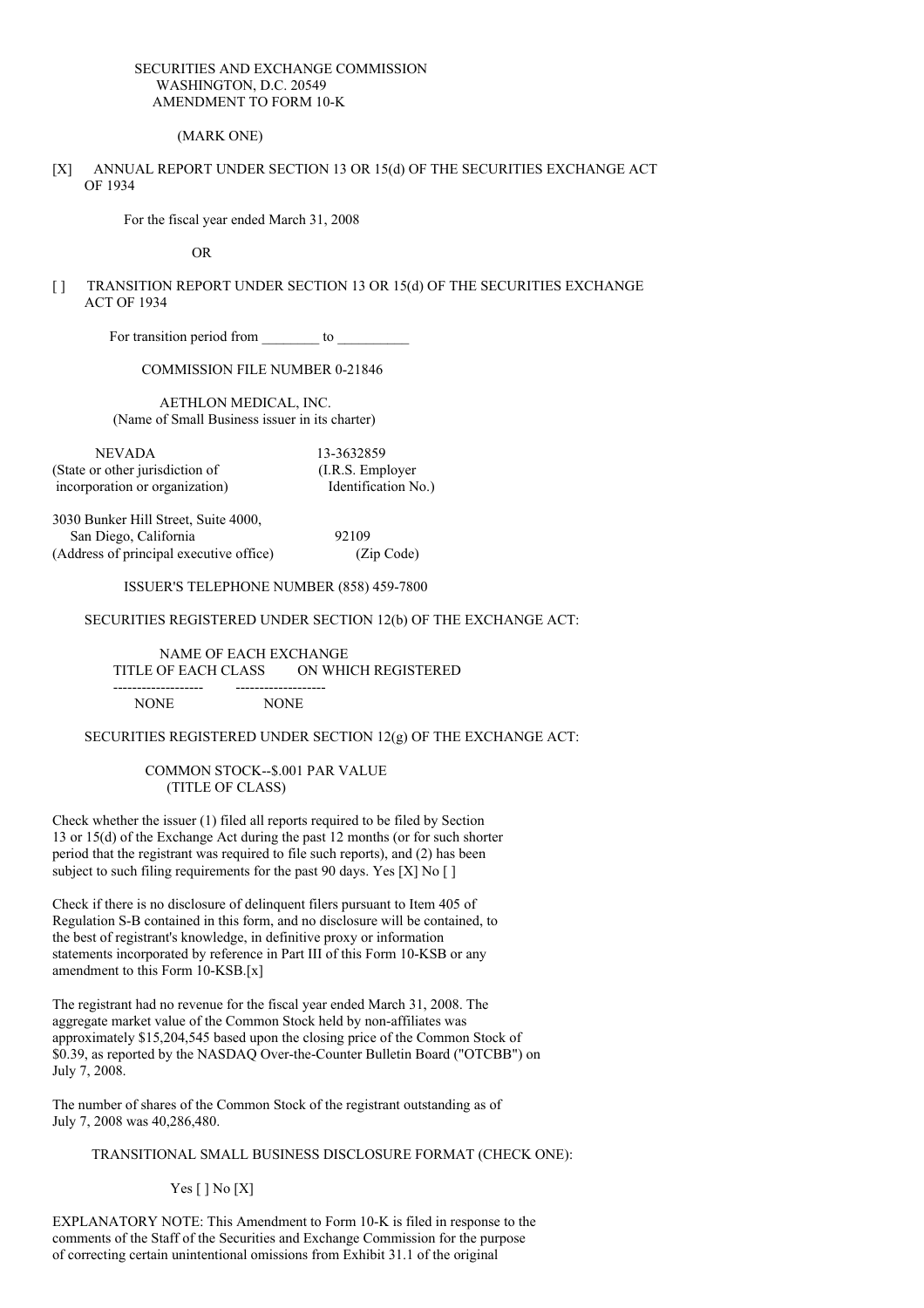filed Annual Form 10-KSB for the year ended March 31, 2008. A replacement Exhibit 31.1 is filed herewith. It represents the only change or modification to the original filed Report.

# ITEM 13. EXHIBITS

The following document is filed as part of this amendment to report on Form 10-K:

31 Certification of our Chief Executive Officer and Chief Accounting Officer, pursuant to Securities Exchange Act rules 13a-14(a) and 15d-14(a) as adopted pursuant to Section 302 of the Sarbanes Oxley Act of 2002.\*

<page>

## SIGNATURES

In accordance with Section 13 or 15(d) of the Exchange Act, the registrant caused this amendment to report to be signed on its behalf by the undersigned, thereunto duly authorized, on the 1st day of May, 2009.

BY: /S/ JAMES A. JOYCE

--------------------------------- JAMES A. JOYCE CHAIRMAN, CHIEF EXECUTIVE OFFICER AND ACTING CHIEF FINANCIAL OFFICER

In accordance with the Exchange Act, this amendment to report has been signed below by the following persons on behalf of the registrant and in the capacities and on the dates indicated.

| <b>SIGNATURE</b>                                   | <b>TITLE</b>                 | <b>DATE</b> |
|----------------------------------------------------|------------------------------|-------------|
|                                                    |                              |             |
| /S/ JAMES A. JOYCE                                 | <b>CHAIRMAN OF THE BOARD</b> | May 1, 2009 |
| JAMES A. JOYCE                                     |                              |             |
| /S/ FRANKLYN S. BARRY, JR.                         | <b>DIRECTOR</b>              | May 1, 2009 |
| ------------------------<br>FRANKLYN S. BARRY, JR. |                              |             |
| /S/ EDWARD G. BROENNIMAN                           | <b>DIRECTOR</b>              | May 1, 2009 |
| EDWARD G. BROENNIMAN                               |                              |             |
| /S/ RICHARD H. TULLIS<br>---------------------     | <b>DIRECTOR</b>              | Mat 1, 2009 |
| RICHARD H. TULLIS                                  |                              |             |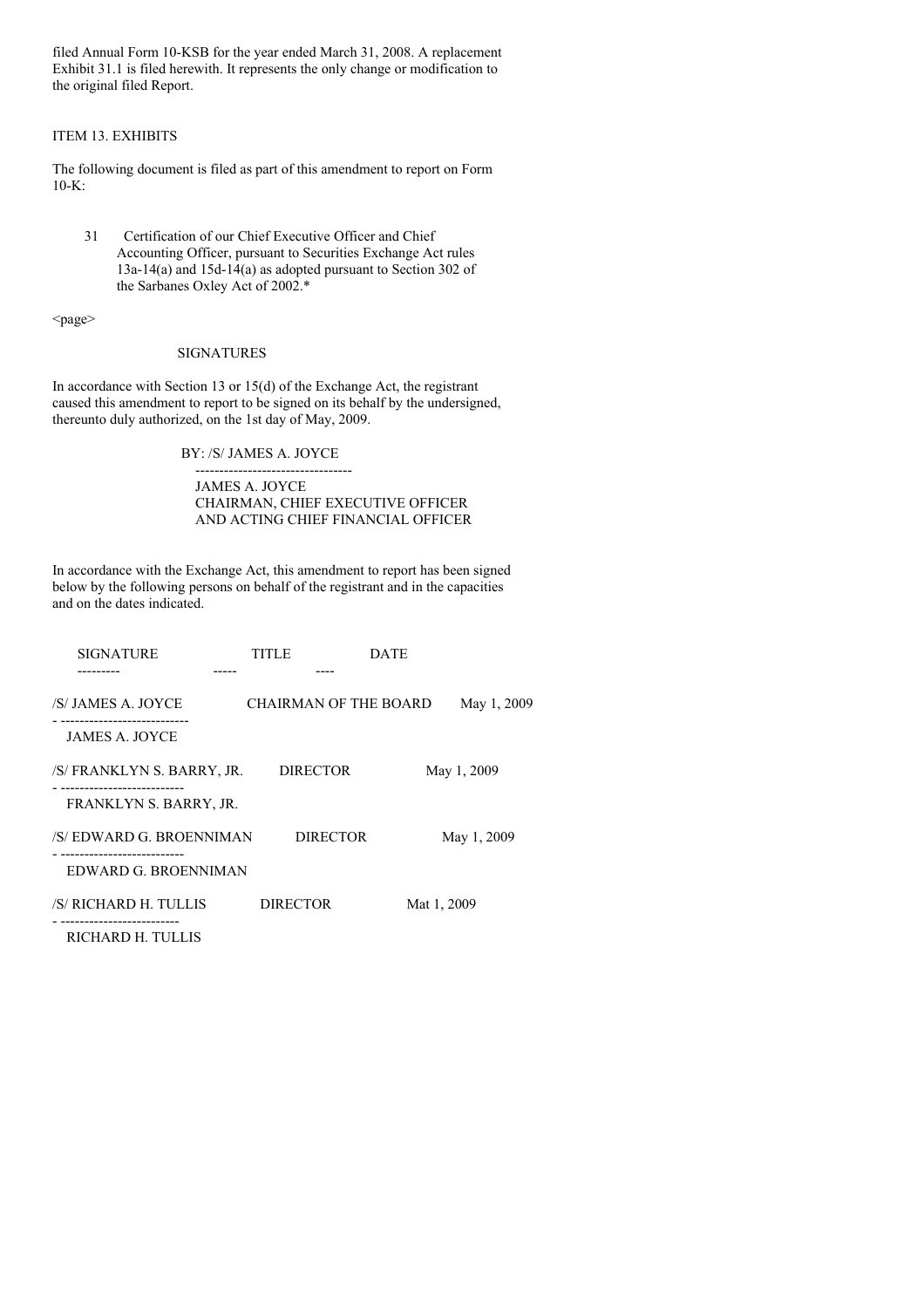# CERTIFICATION PURSUANT TO 18 U.S.C. SECTION 1350, AS ADOPTED PURSUANT TO SECTION 302 OF THE SARBANES-OXLEY ACT OF 2002

I, James A. Joyce, certify that:

- 1. I have reviewed the annual report on Form 10-KSB of Aethlon Medical, Inc.;
- 2. Based on my knowledge, this annual report does not contain any untrue statement of a material fact or omit to state a material fact necessary to make the statements made, in light of the circumstances under which such statements were made, not misleading with respect to the period covered by this report;
- 3. Based on my knowledge, the financial statements, and other financial information included in this report, fairly present in all material respects the financial condition, results of operations and cash flows of the small business issuer as of, and for, the periods presented in this report;

4. The small business issuer's other certifying officer(s) and I are responsible for establishing and maintaining disclosure controls and procedures (as defined in Exchange Act Rules 13a-15(e) and 15d-15(e)) and internal control over financial reporting (as defined in Exchange Act Rules 13a-15(f) and 15d-15(f)) for the small business issuer and have:

- (a) Designed such disclosure controls and procedures, or caused such disclosure controls and procedures to be designed under our supervision, to ensure that material information relating to the small business issuer, including its consolidated subsidiaries, is made known to us by others within those entities, particularly during the period in which this report is being prepared;
- (b) Designed such internal control over financial reporting, or caused such internal control over financial reporting to be designed under our supervision, to provide reasonable assurance regarding the reliability of financial reporting and the preparation of financial statements for external purposes in accordance with generally accepted accounting principles;
- (c) Evaluated the effectiveness of the small business issuer's disclosure controls and procedures and presented in this report our conclusions about the effectiveness of the disclosure controls and procedures, as of the end of the period covered by this report based on such evaluation; and
- (d) Disclosed in this report any change in the small business issuer's internal control over financial reporting that occurred during the small business issuer's most recent fiscal quarter (the small business issuer's fourth fiscal quarter in the case of an annual report) that has materially affected, or is reasonably likely to materially affect, the small business issuer's internal control over financial reporting; and
- 5. The small business issuer's other certifying officer(s) and I have disclosed, based on our most recent evaluation of internal control over financial reporting, to the small business issuer's auditors and the audit committee of the small business issuer's board of directors (or persons performing the equivalent functions):
	- (a) All significant deficiencies and material weaknesses in the design or operation of internal control over financial reporting which are reasonably likely to adversely affect the small business issuer's ability to record, process, summarize and report financial information; and